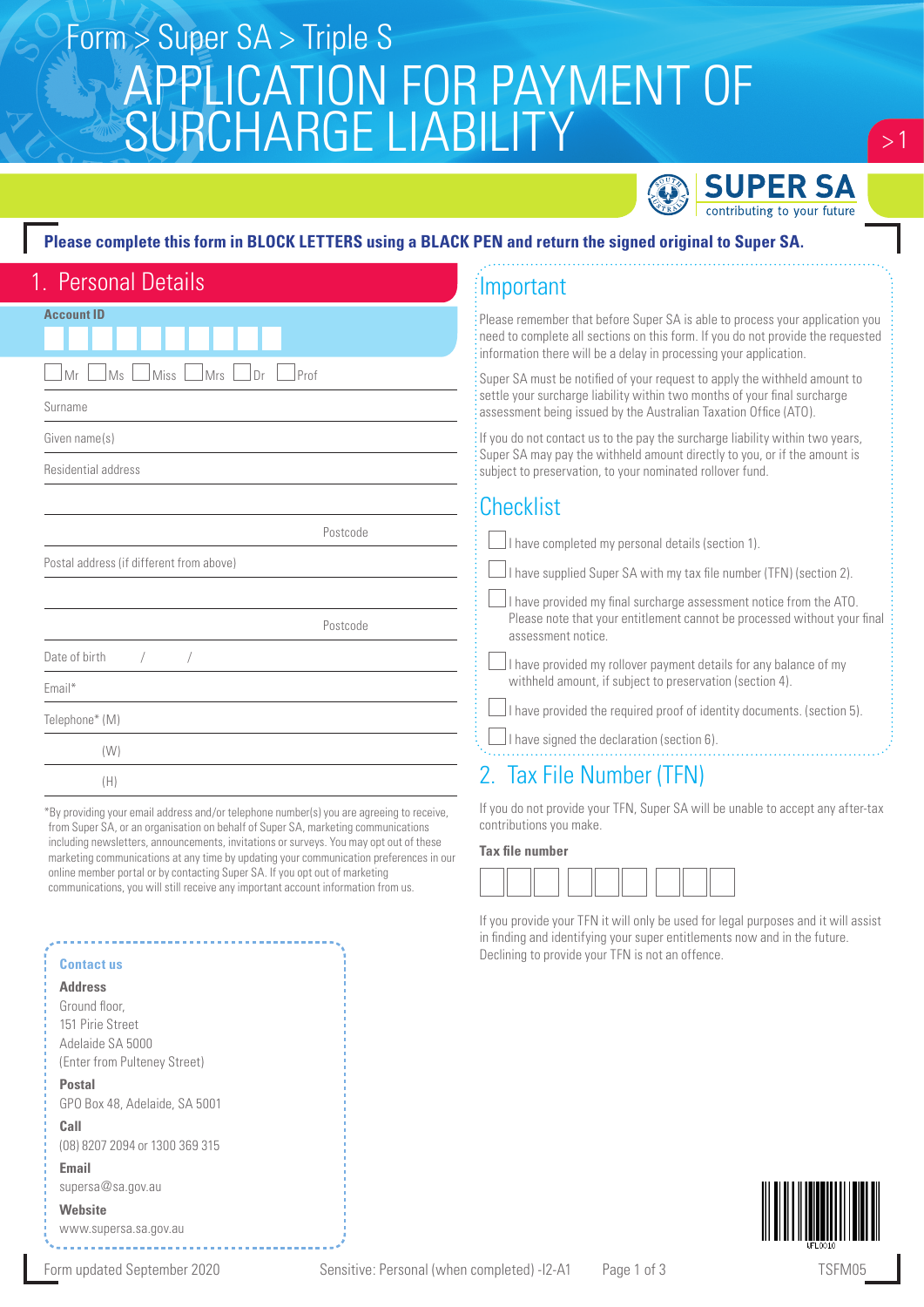# APPLICATION FOR PAYMENT OF SURCHARGE LIABILITY Form > Super SA > Triple S



## **Please complete this form in BLOCK LETTERS using a BLACK PEN and return the signed original to Super SA.**

## 3. Amount Payable

The amount of your surcharge liability is \$

Funds for the amount of my surcharge liability will be paid directly to me via electronic funds transfer.

Please provide your account details below.

### **Electronic transfer of funds**

**Please note** payments cannot be made to third party accounts, credit cards or overseas accounts. Super SA does not accept responsibility for rejection of transfer due to incorrect account details being provided by you.

### **Complete the following:**

Name of financial institution

Branch

Account name (account holder name)

| BSB number (compulsory) | $\hspace{0.05cm}$ |
|-------------------------|-------------------|
| Account number          | $\sim$<br>$\sim$  |

## 4. Remaining Balance Payment Details

Please complete this section if your account balance is greater than your surcharge liability. Please indicate your preferred payment option below. Your payment details will be used for any remaining balance payable after your final surcharge liability has been paid.

 I am aged 55 years or over and wish to have my entitlement paid directly to me. Please note this will be paid to you via electronic funds transfer into the same account as detailed above.

II wish to rollover my balance to the fund indicated below:

Name of rollover institution

New policy/member number

New Rollover Fund Unique Superannuation Identifier (USI)

Note: If we are unable to verify that the rollover super fund is a complying fund, we will require you to provide a letter of compliance from the fund.